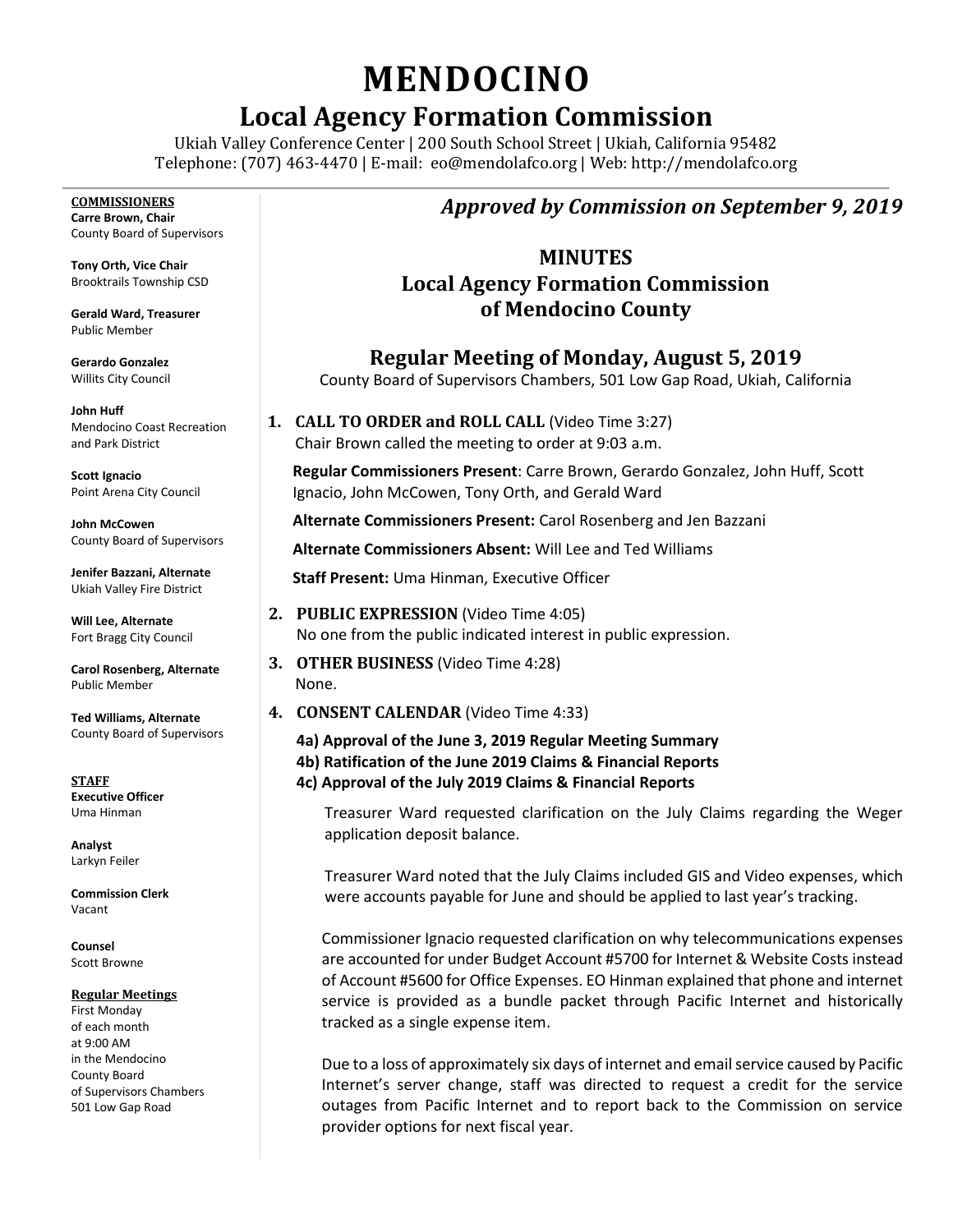| June 2019 Claims totaling                 | 9,228.50       |
|-------------------------------------------|----------------|
| Hinman & Associates Consulting            | \$<br>7,135.60 |
| P. Scott Browne                           | \$<br>617.70   |
| Ukiah Valley Conference Center            | \$<br>508.95   |
| Commissioner Stipends & Reimbursements    | \$<br>343.72   |
| County of Mendocino, GIS & Video services | \$<br>622.53   |
| July 2019 Claims totaling                 | 10,693.04      |
| Hinman & Associates Consulting            | \$<br>7,461.52 |
| P. Scott Browne                           | \$<br>600.00   |
| Ukiah Valley Conference Center            | \$<br>457.50   |
| County of Mendocino, GIS & Video services | \$<br>1,099.02 |
| CALAFCO Membership (FY 2019-20)           | \$<br>1,075.00 |

Upon motion by Commissioner McCowen and second by Commissioner Gonzalez, Consent Calendar items 4a) Approval of the June 3, 2019 Regular Meeting Summary, and 4b) Ratification of the June 2019 Claims & Financial Reports, and 4c) Approval of the July 2019 Claims & Financial Reports, were approved by roll call vote:

Ayes: (7) Brown, Gonzalez, Huff, Ignacio, McCowen, Orth, and Ward

#### **5. PUBLIC HEARING ITEMS**

#### **5a) Brooktrails Township Community Services District MSR/SOI Update** (Video Time 14:35)

#### Chair Brown opened the Public Hearing at 9:15 a.m.

Chair Brown and EO Hinman confirmed that Public Notice for this item was properly published, posted, and distributed by July 15, 2019. Chair Brown and EO Hinman noted for the record, per Mendocino LAFCo Counsel, that Commissioner Orth may vote on the Brooktrails Township CSD Municipal Service Review (MSR) and Sphere of Influence (SOI) Update without conflict of interest. EO Hinman presented the item and thanked Brooktrails Township CSD General Manager Tamara Alaniz and Analyst Larkyn Feiler for finalizing the study. Comments and questions were offered by Commissioners Orth, McCowen, and Brown.

#### Chair Brown opened the Public Comment Period at 9:24 a.m.

General Manager Tamara Alaniz addressed the Commission, thanked LAFCo staff for all their work and patience in this process and setting this hearing in a timely fashion, answered Commissioner McCowen's question regarding the District's reserves, requested minor final revisions to the study, and provided background information regarding the Brooktrails Property Owners Association.

In summary, the following amendments were requested by the Commission and District staff for the final draft of the MSR/SOI Update:

- 1. On Page 39 of 214, also Page 2-2, modify the language under Section 2.2.1 as follows: "Board members receive compensation at the rate of \$100 per meeting, regular or special meetings, in accordance with Community Services District Law Section 61047(a), with a maximum of six paid meetings per month, and not to exceed twenty-four paid meetings per year by District policy."
- 2. On Page 42 of 214, also Page 2-5, modify the language of the last sentence in the last paragraph to update that the Account Clerk/Secretary position is no longer vacant and was filled in July 2019.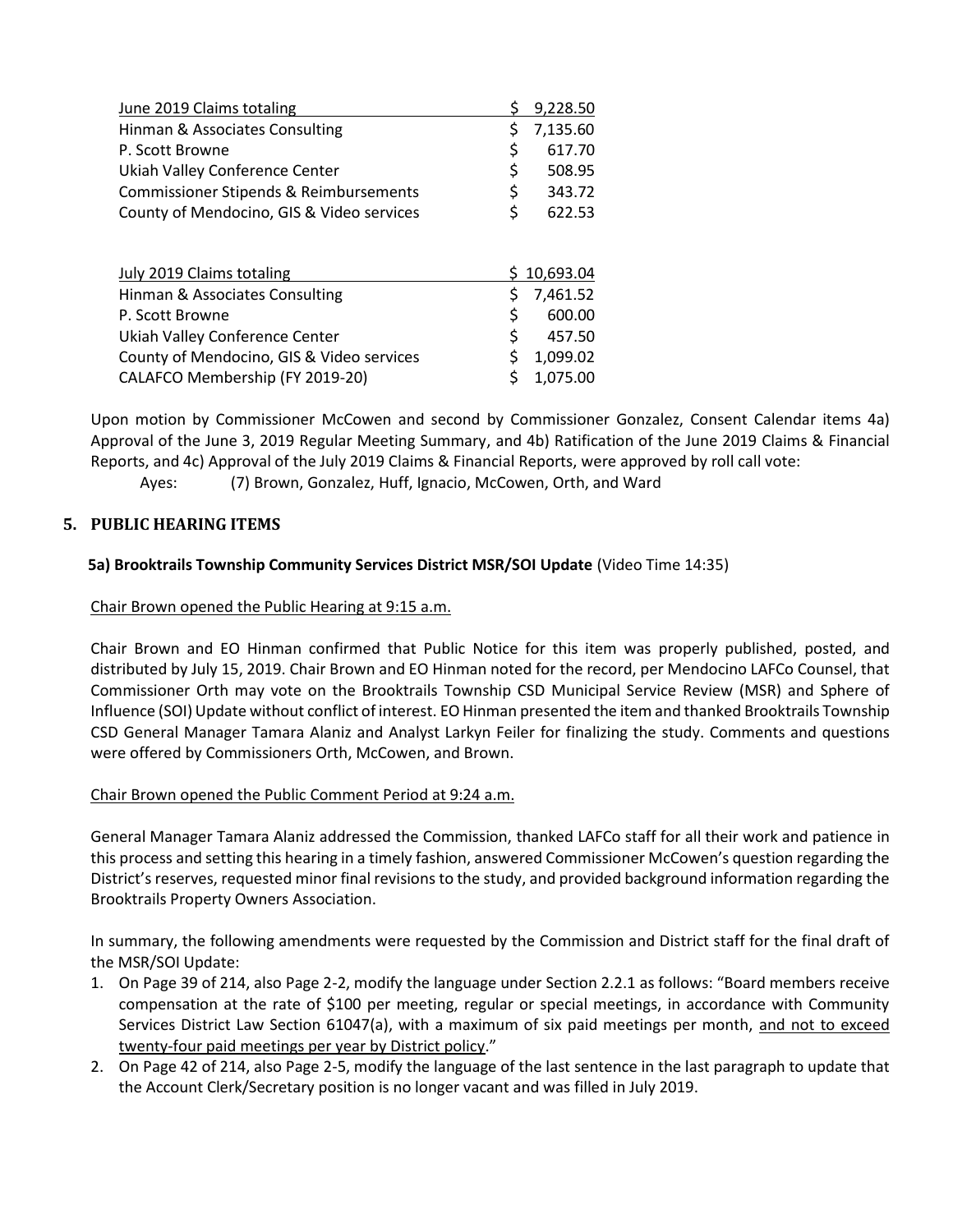- 3. On Page 69 of 214, also Page 3-4, modify the language of the first sentence in the second to last paragraph before Section 3.4 to remove reference to Brooktrails Property Owners Association (BPOA) and replace it with private/public groups.
- 4. Provide the Fiscal Year 2018-19 Audit as a link in the document instead of attaching the entire document for brevity and improved accessibility when downloading.
- 5. On Page 51 of 214, also Page 2-14, modify the language in the last sentence of the first paragraph after the bullet items as follows: "The District is currently in the process of accumulating capital need and other reserves each year."
- 6. On Page 54 of 214, modify Figure 2-3 under Parks and Recreation to update that two grant applications were applied for and remove the reference to the \$400,000 on Golf Course Bridge Project.

#### The Public Comment Period was closed at 9:32 a.m.

Commissioner Ward, Gonzalez, and Chair Brown noted that this is a very well done and thorough MSR/SOI Update. Commissioner Orth thanked LAFCo staff for completing this study, especially with the delay due to the District staff change in General Manager, and noted it is a quality product.

#### Chair Brown closed the Public Hearing at 9:32 a.m.

Upon motion by Commissioner Ward and second by Commissioner Gonzalez, adoption of LAFCo Resolution 2019- 20-01, finding the Brooktrails Township Community Service District Municipal Service Review and Sphere of Influence Update exempt from the California Environmental Quality Act (CEQA) pursuant to Title 14 of the California Code of Regulations §15306 and §15061(b)(3); approving the Notice of Exemption for filing; approving the Brooktrails Township Community Service District Municipal Service Review and Sphere of Influence Update, as amended at the Public Hearing; and affirming the District's existing coterminous Sphere of Influence, establishing three service-specific spheres including Brooktrails Township Subdivision - All Services, Spring Creek Subdivision - Water and Fire Service, and Sylvandale Subdivision - Fire Service, and designating four Areas of Interest including Lower Sherwood Road, The Gates, Willits Airport, and Upper Sherwood Road, was approved by roll call vote: Ayes: (7) Brown, Gonzalez, Huff, Ignacio, McCowen, Orth, and Ward

**6. WORKSHOP ITEMS** (Video Time 34:11)

None

#### **7. MATTERS FOR DISCUSSION & POSSIBLE ACTION**

#### **7a) Sustainable Agricultural Lands Conservation Program Grant Proposal** (Video Time 34:20)

EO Hinman presented the Sustainable Agricultural Lands Conservation (SALC) Program grant proposal partnering opportunity. Comments and questions were offered by Commissioners McCowen, Brown, Ward, Ignacio, Gonzalez, and Rosenberg. Mendocino County Resource Conservation District's Executive Director, Megan McCluer, offered a summary and background on the project.

#### Chair Brown Ordered a Recess from 10:15 to 10:25 a.m.

EO Hinman clarified that, should the grant be awarded, participation in the grant project would not impact LAFCO's budget. The EO's participation would consist of approximately 40 hours of staff time as funding match and approximately 120 hours of reimbursable staff time, or as directed by the Commission. The funding match requirement will be documented time spent on related regular EO activities related to the objectives contained in the SALC grant proposal.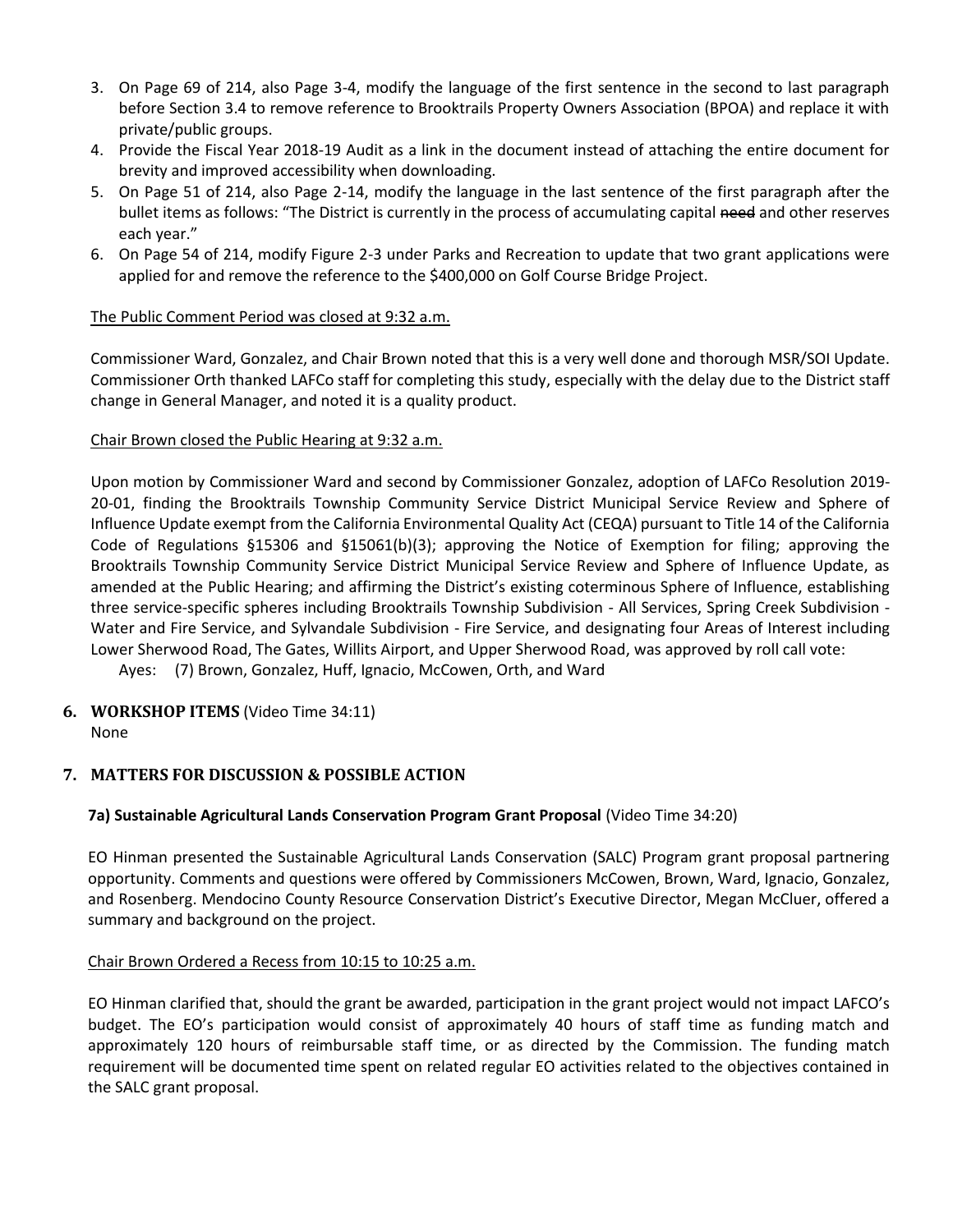Upon motion by Commissioner McCowen and second by Commissioner Gonzalez, a) approving LAFCo participation in the SALC Program grant proposal and project as a partner, b) authorizing a share of match funds to be expended as staff time and at no increase to LAFCo's existing budget; c) authorizing the Executive Officer to expend staff time consisting of \$4,000 of existing covered activities as match funding and 120 hours in grant funding reimbursement to participate in and support the project, was approved by roll call vote:

Ayes: (5) Brown, Gonzalez, Huff, McCowen, and Orth Nayes: (2) Ignacio, Ward

**7b) Consultant Selection, Certified Public Accounting Firm to conduct FY 2018-19 Audit** (Video Time 1:38:08) EO Hinman presented the responses to the Request for Proposals for a Certified Public Accounting Firm to conduct a FY 2018-19 Audit with options for up to four additional years. The Treasurer's recommendation was to retain Zach Pehling, CPA, MBA. Commissioner McCowen clarified that additional years would be considered by the full Commission annually.

Upon motion by Commissioner Ignacio and second by Commissioner Huff, selection of Zach Pehling, CPA, MBA, to perform the financial audit for Fiscal Year 2018-19, with option to extend for up to four additional years; and authorizing the Chair to execute an agreement with Zach Pehling, CPA, MBA, for financial audit services consistent with the proposal, was approved by roll call vote:

Ayes: (7) Brown, Gonzalez, Huff, Ignacio, McCowen, Orth, and Ward

#### **8. INFORMATION/ REPORT ITEMS**

#### **8a) Work Plan, Current, and Future Proposals** (Video Time: 1:45:55)

EO Hinman presented and noted that the work plan has been updated for the current fiscal year. EO Hinman also explained that staff is processing the proposed Weger Detachment from Mendocino Coast Health Care District application including working with the County Assessor and Auditor on verifying the landowner petitions, referring the application to interested and affected agencies for comment, additional outreach for agency comment due to the email service outage during the comment period deadline, and coordinating with County staff regarding the current Emergency Medical Services (EMS) Exclusive Operating Area (EOA) Request for Proposals (RFP) and potential impacts on this application. Comments and questions were offered by Commissioner Ward related to the estimated time frame for submittal of applications that are listed as pending and on hold.

#### **8b) Correspondence** (Video Time: 1:50:38)

EO Hinman reported no correspondence.

#### **8c) Executive Officer's Report** (Video Time: 1:50:46)

EO Hinman reported on the following:

- <sup>o</sup> Coordination with the County Auditor's Office on an error to title of the apportionment fee bill mailing.
- $\degree$  Status update on filling the Clerk position.
- ° Contact information request from the State Controller's Office for the Anderson Valley Cemetery District.
- CALAFCO University Course: Deep dive into Municipal Service Reviews: One size does not fit all.

#### **8d) Committee Reports** (Video Time: 1:52:52)

The Executive Committee met after the June 6, 2019 Regular Meeting and discussed the Clerk position vacancy, interim limited hours of operation for the office and meetings by appointment only, coverage by existing staff for responding to calls and emails, and next steps for filling the Clerk position. Comments and questions were offered